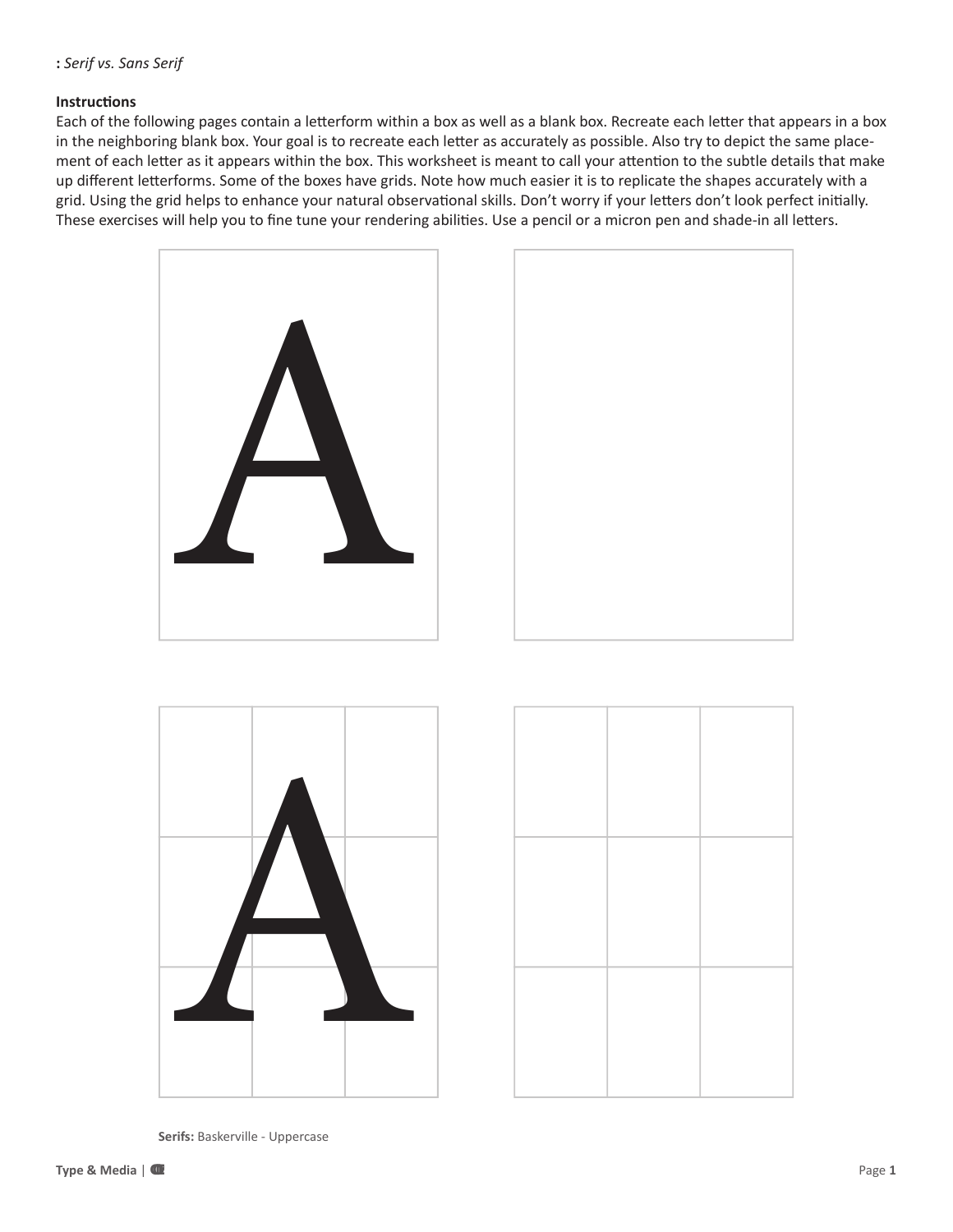

Sans Serif: Helvetica - Uppercase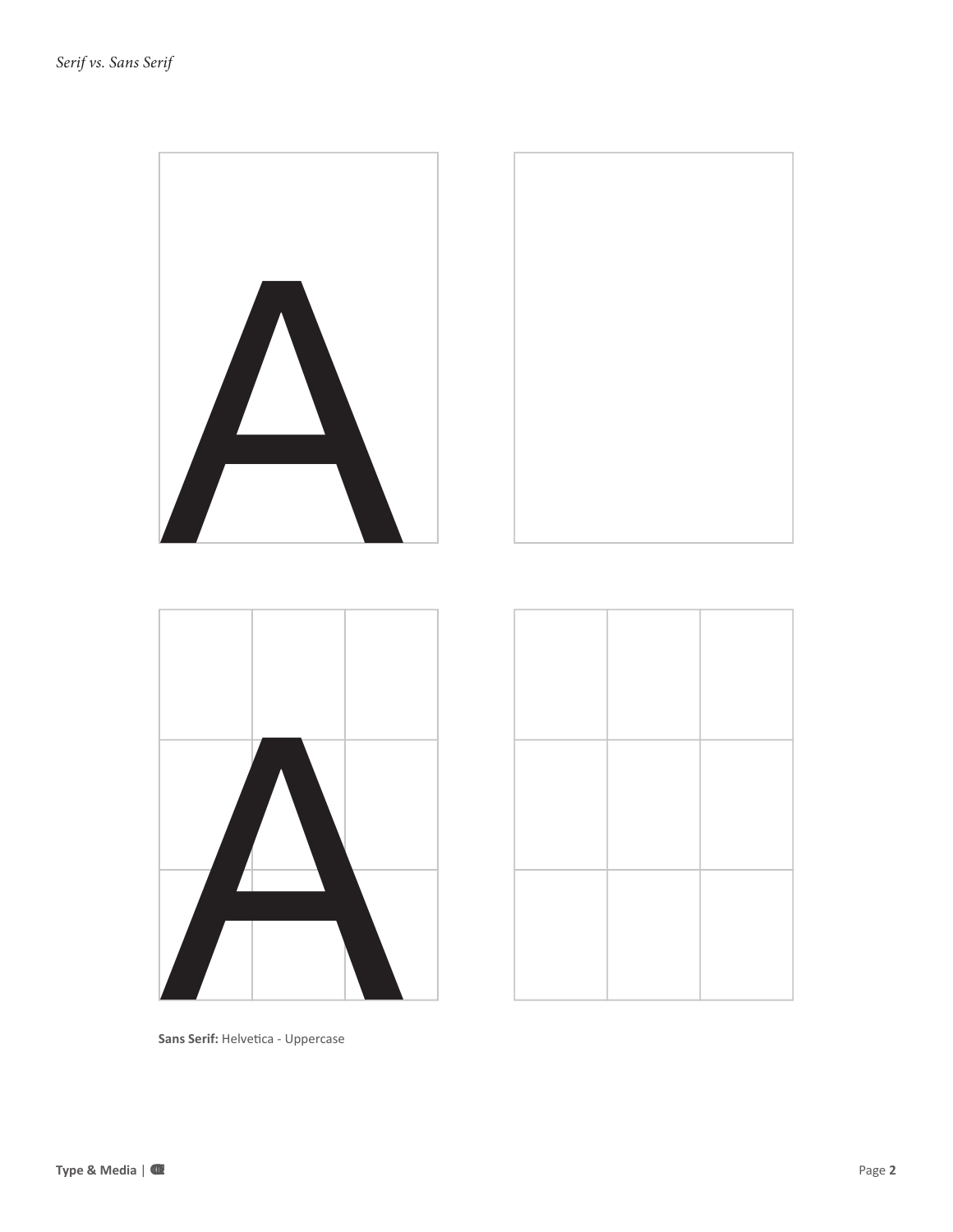



**Serifs:** Baskerville - Uppercase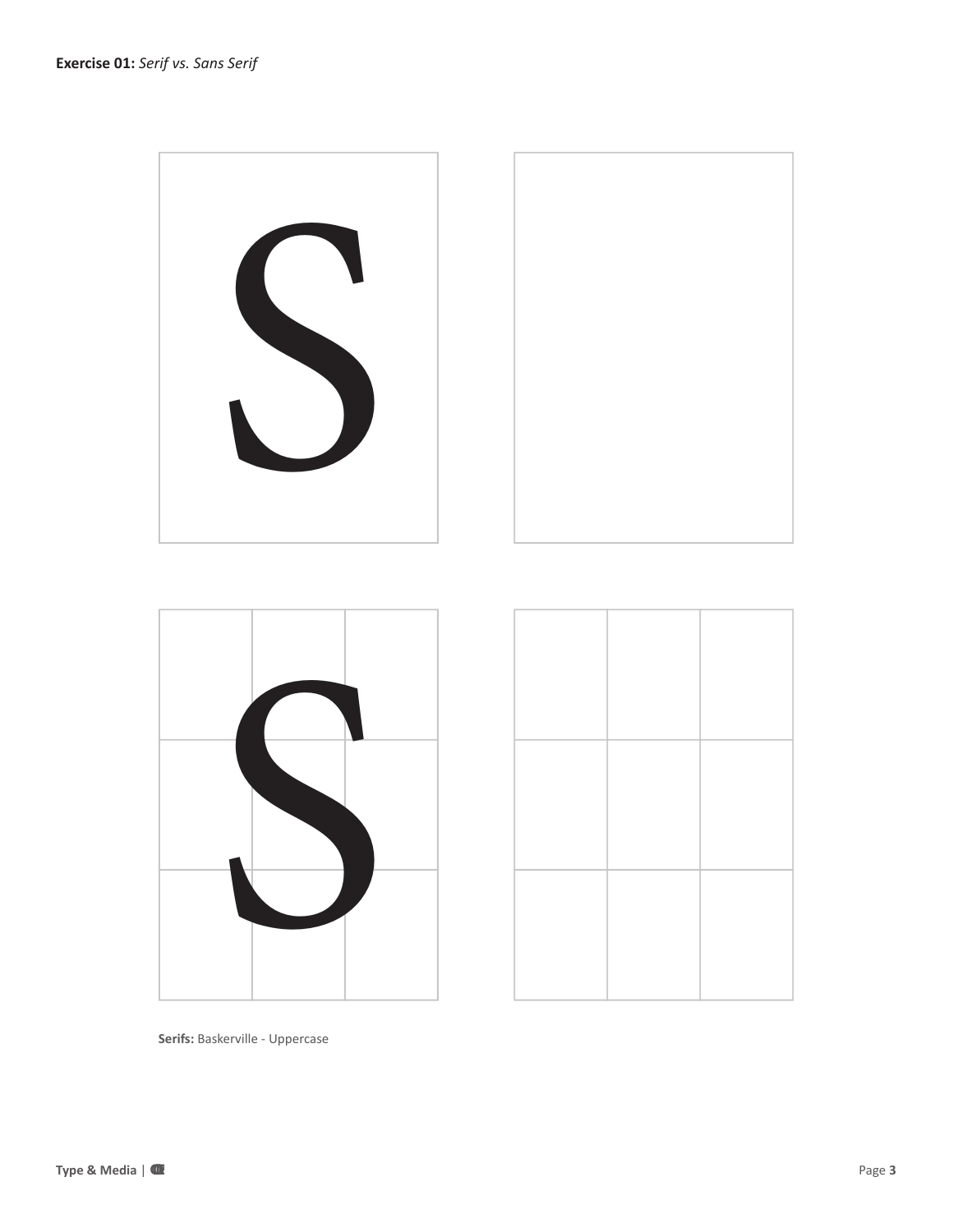



**Sans Serif:** Helvetica - Uppercase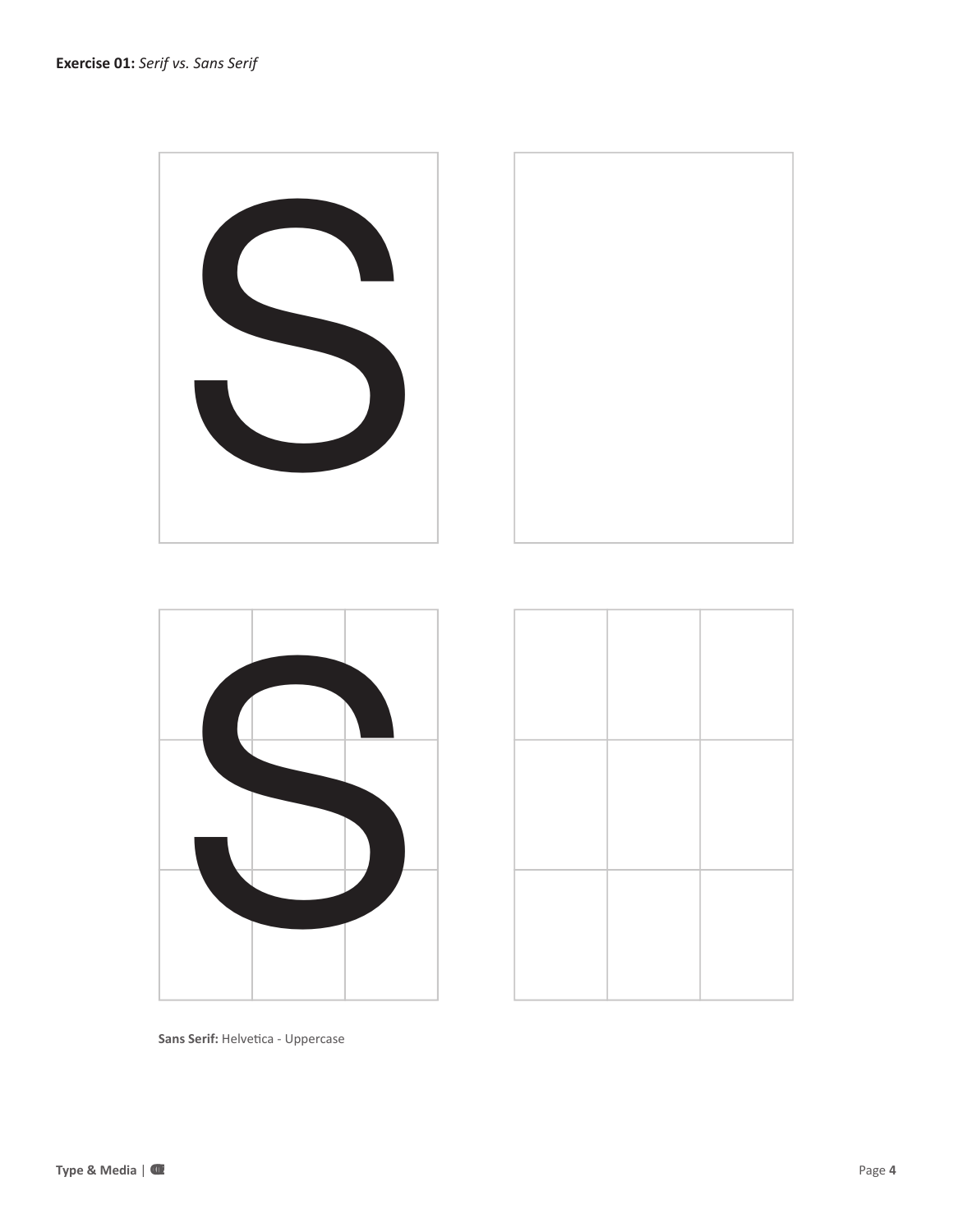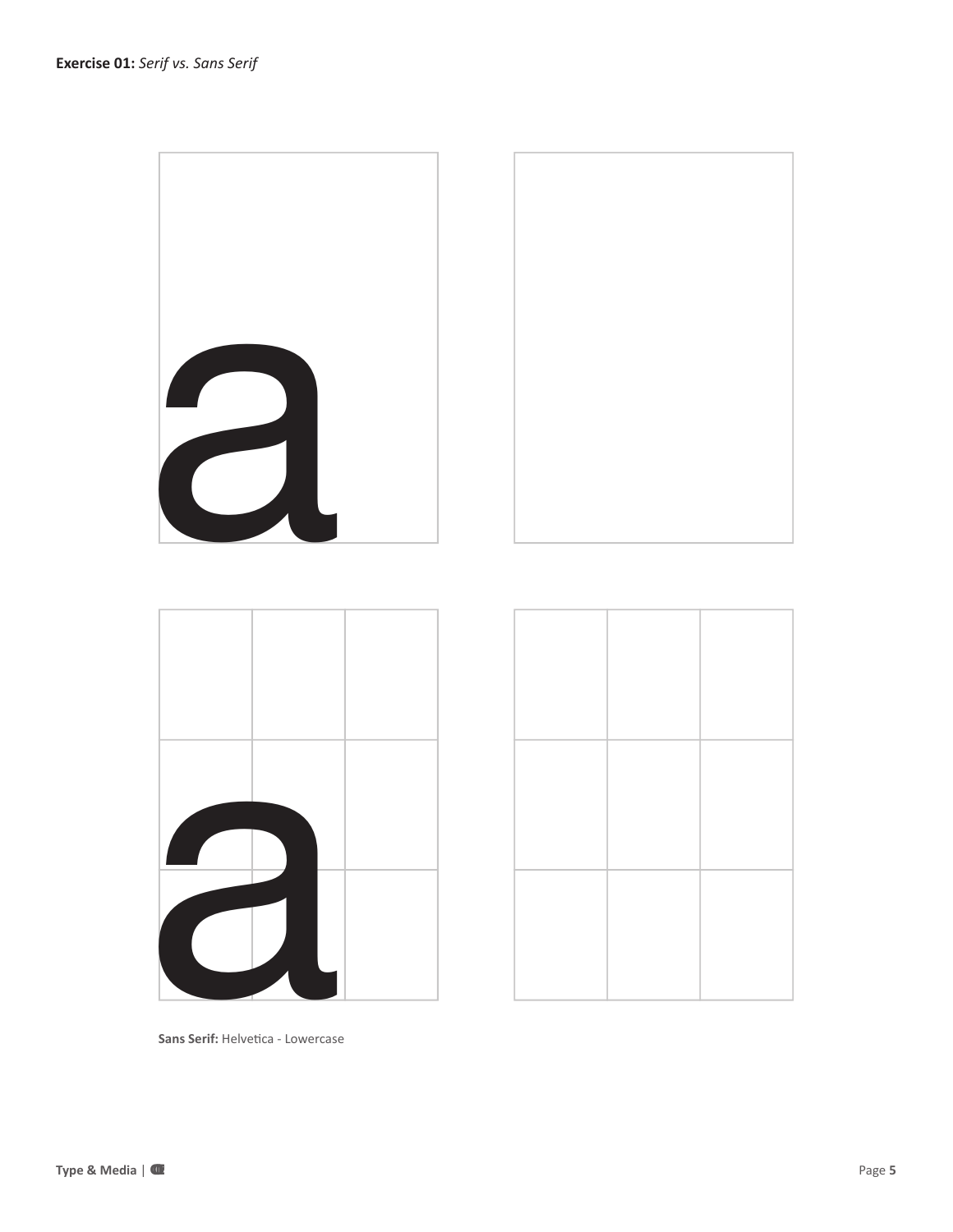



**Serifs:** Baskerville - Lowercase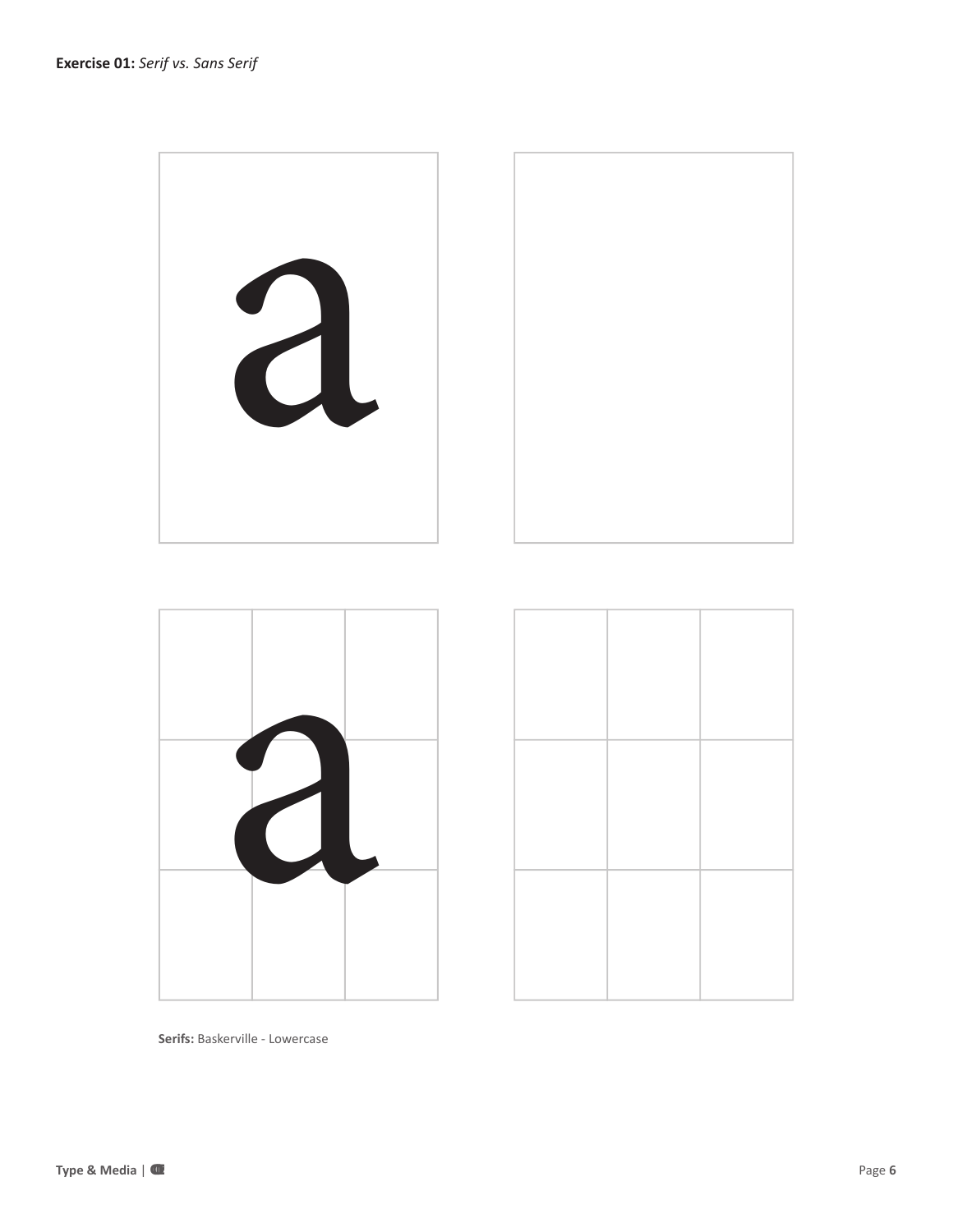





**Serifs:** Baskerville - Lowercase